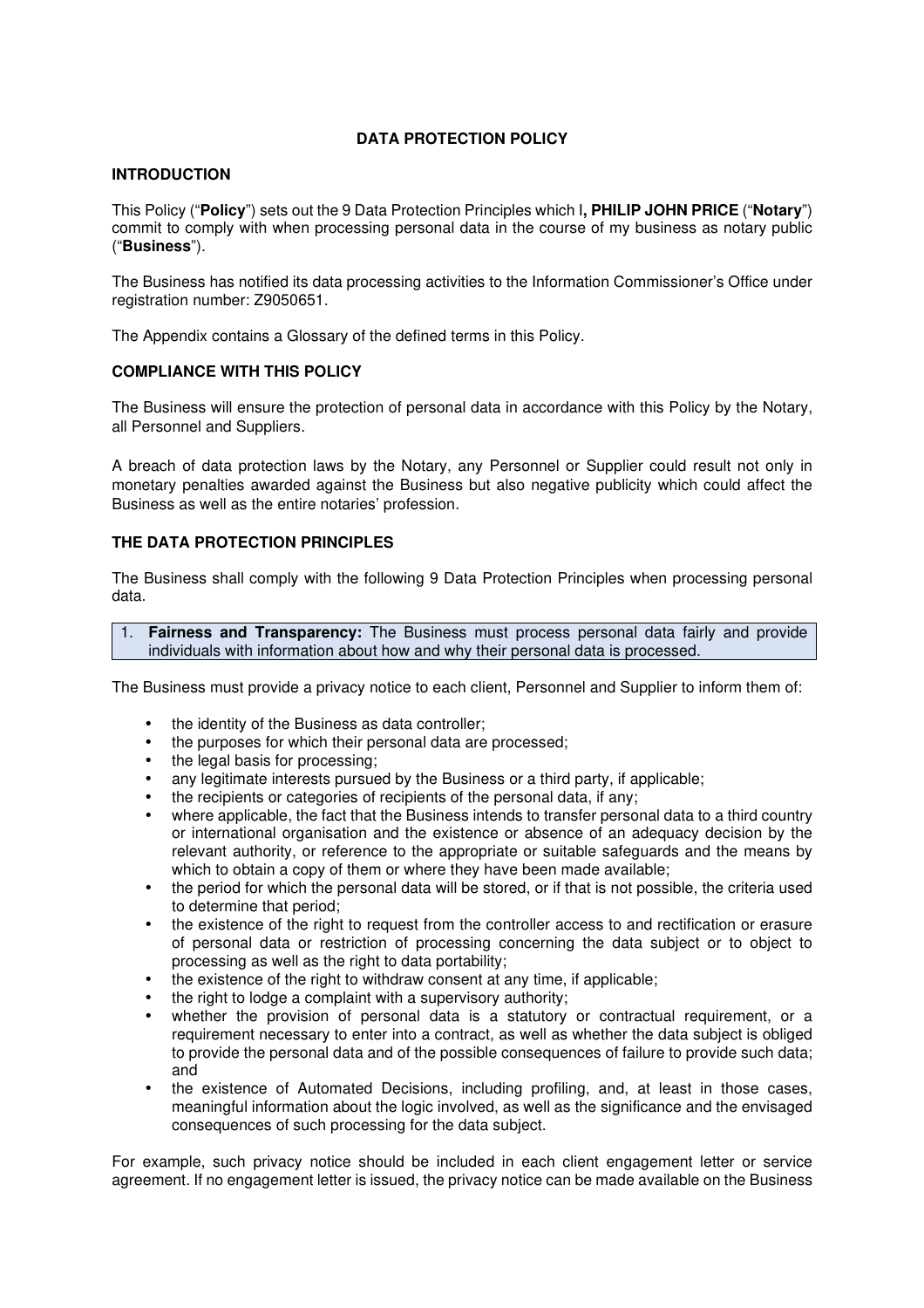website or in other appropriate and easily accessible form. If the notice is published on the website, a conspicuous link to the website or privacy notice should be included in the Business email footer or other Notary stationery to bring the notice to the data subjects' attention.

Where a client provides personal data of third party data subjects to the Business, no notice will have to be provided to those third party data subjects by the Business if such information must remain confidential subject to an obligation of professional secrecy. To the extent that no such obligation of professional secrecy applies, the Business should place a contractual obligation on each client and Supplier to ensure that such notice is provided to those third party data subjects on behalf of the Business.

### 2. **Lawful Processing:** The Business must only process personal data, including sensitive personal data, lawfully where it has a valid basis for the processing.

Generally, personal data must not be processed without a legal ground. In the context of the Business, personal data are typically processed on the basis of:

- processing is necessary for the performance of a contract (e.g. engagement letter) to which the data subject (e.g. the client) is party or in order to take steps at the request of the data subject prior to entering into a contract;
- processing necessary for the legitimate interests pursued by a client or the Business, except where such interests are overridden by the interests or fundamental rights and freedoms of the data subject. This ground may apply to the processing of the personal data of any third party data subjects whose personal data are provided by the client;
- a legal obligation to which the Business is subject and where compliance with such obligation necessitates the processing of personal data by the Business;
- data subject's consent, where such consent is procured from the client; and
- other legal grounds.
- 3. **Purpose Limitation:** The Business must only collect personal data for a specific, explicit and legitimate purpose. Any subsequent processing should be compatible with that purpose, unless the Business has obtained the individual's consent or the processing is otherwise permitted by law.

The Business will typically process:

- the personal data of its clients as required for the purposes of providing its professional services and the administration of its client relationships;
- the personal data of its Personnel as required for the administration of Personnel, if applicable;
- the personal data of its Suppliers as required for the administration of its Supplier relationships, if applicable; and
- the personal data of its clients, Personnel and Suppliers as is necessary in order to comply with its legal obligations.

The Business will generally not carry out any unsolicited electronic marketing, but to the extent it does, it will have to comply with the law.

4. **Data Minimisation:** The Business must only process personal data that is adequate, relevant and limited to what is necessary for the purpose for which it was collected.

The Business should place a contractual obligation on each client to ensure that only the minimum necessary personal data is provided in connection with the professional services sought.

Where a client provides personal data that appears excessive in connection with the professional services sought, the Business will return such personal data to the client and request that an adequate record of personal data is provided.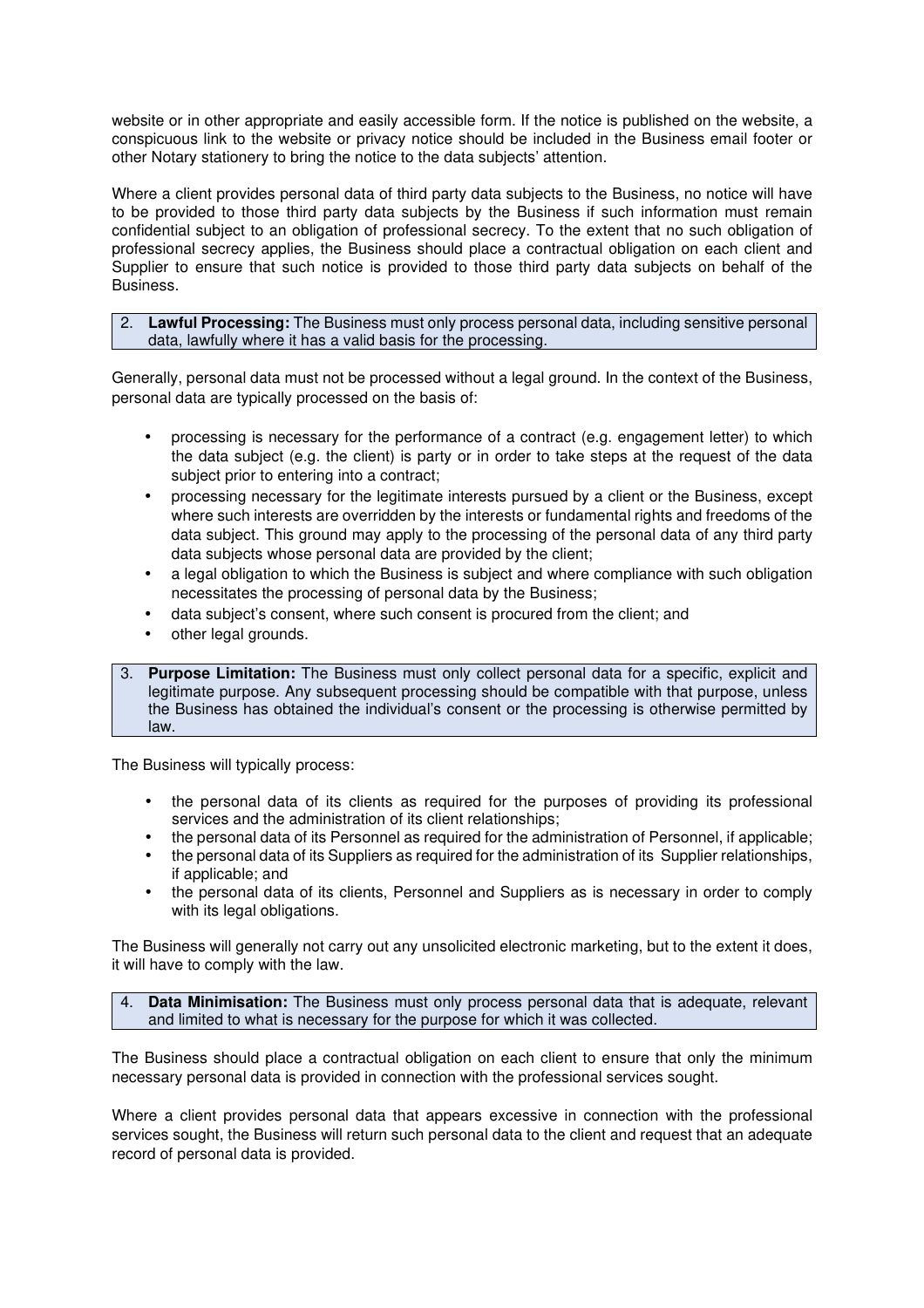#### 5. **Data Accuracy:** The Business must take reasonable steps to ensure personal data is accurate, complete, and kept up-to-date.

The Business should place a contractual obligation on each client to ensure that any personal data provided in connection with the professional services sought is accurate, complete and up to date.

The Business will endeavour to keep an accurate record of personal data in relation to its clients and Personnel.

#### 6. **Individual Rights:** The Business must allow individuals to exercise their rights in relation to their personal data, including their rights of access, erasure, rectification, portability and objection.

The Business will ensure that all Individual Rights Requests are correctly identified and appropriately responded to, subject to any applicable exemptions.

### 7. **Storage Limitation:** The Business must only keep personal data for as long as it is needed for the purpose for which it was collected or for a further permitted purpose.

The Business will keep all records as long as required by applicable law or as may be necessary having regard to custom, practice or the nature of the documents concerned. For example, the Notaries Practice Rules 2014 require that that notarial acts in the public form shall be preserved permanently. Records of acts not in public form shall be preserved for a minimum period of 12 years.

Save for personal data included in records which must kept for a prescribed period or preserved permanently in compliance with any legal obligations to which the Business is subject, such as the obligation explained above, personal data shall be kept for no longer than necessary for the relevant purpose. For example, any Personnel records should be kept for no longer than 12 months following the termination of employment or contract, unless a longer retention is required under applicable law.

#### 8. **Data Security:** The Business must use appropriate security measures to protect personal data, including where third parties are processing personal data on our behalf.

The Business will adopt the following security measures:

Physical security measures

- ensure physical security of premises, e.g. locked office;
- keep documents in locked cabinets:
- reduce access privileges to only those needed;
- grant access to only such Personnel who need to have access in connection with their duties;
- dispose of documents using a confidential bin or through a cross cut shredder; and
- other appropriate physical security measures.

#### Organisational security measures

- vet Personnel and Suppliers on a continuing basis;
- implement non-disclosure agreements prior to entering into formalised agreements;
- provide training to Personnel where appropriate;
- implement a strict ban on the use of personal email for work purposes; and
- other appropriate organisational security measures.

#### Technical security measures

- firewalls which are properly configured and using the latest software;
- regular patch management and OS updates;
- real-time protection anti-virus, anti-malware and anti-spyware software;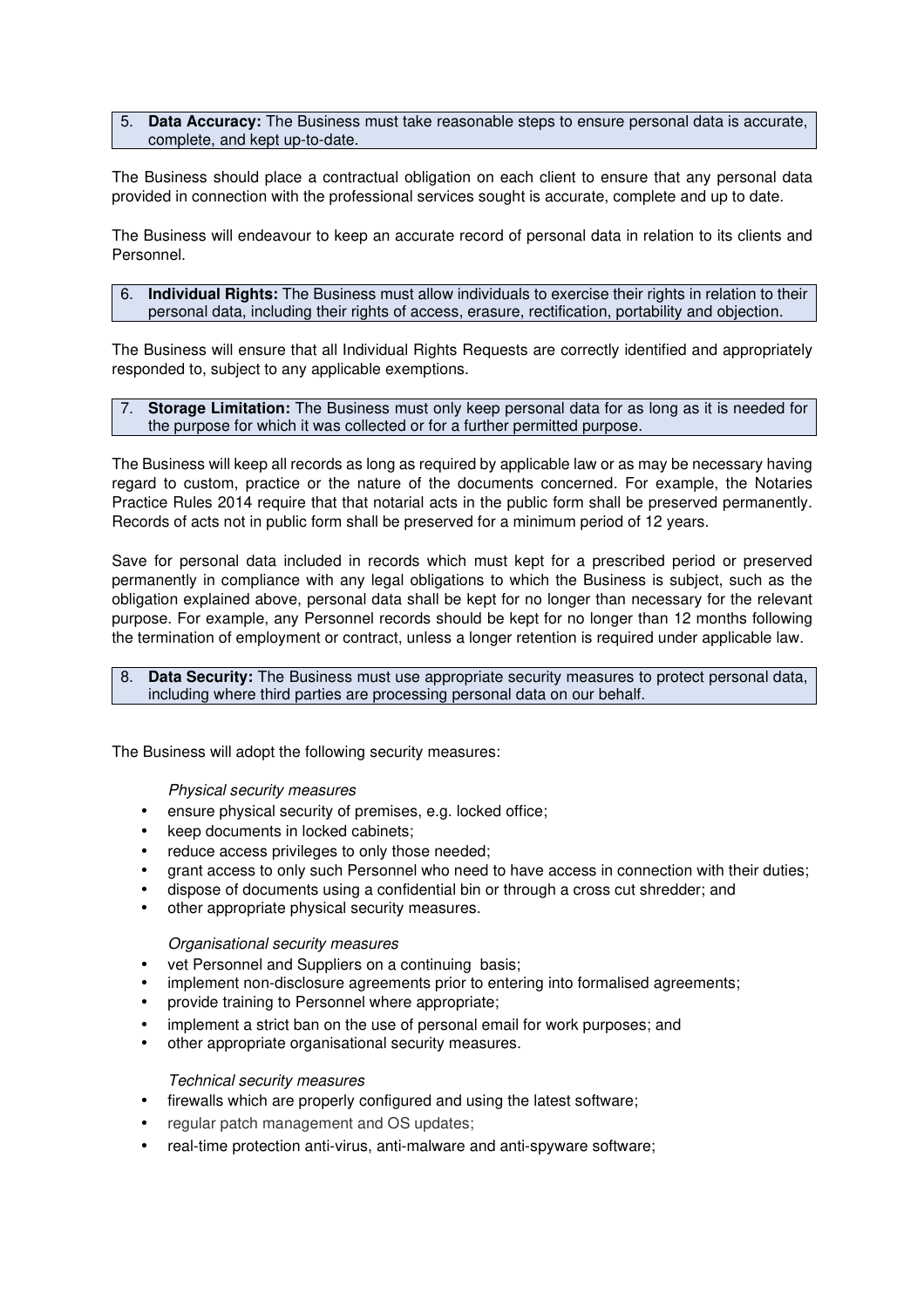- user access control management by, for example, the UAC functionality in Windows, adopting principle of least privileges;
- unique passwords of sufficient complexity and regular (but not too frequent) expiry;
- encryption of all portable devices ensuring appropriate protection of the key:
- data backup; and
- other appropriate technical security measures.

The Business will comply with Policy: Appointing Suppliers.

9. **Accountability:** I must take steps to comply with, and be able to demonstrate compliance, with the Data Protection Principles.

The Business will implement appropriate governance processes as set out in this Policy.

# **GOVERNANCE PROCESSES**

In order to ensure that the Data Protection Principles are implemented the Business shall adopt the following governance processes.

# **A. Documented Policies**

In order to ensure compliance with Data Protection Principle 9 (Accountability), the Business shall comply with this Policy and implement such other data protection policies and establish internal governance processes from time to time as may be required in order to operate the Business in compliance with data protection laws.

# **B. Assurance**

The Business will ensure, by way of training or otherwise, that Personnel carry out their tasks in a way that will ensure compliance with data protection laws. Each member of Personnel and each Supplier shall have access to this Policy and it shall have an obligation to comply with it.

Each Supplier will have to comply with data protection obligations in accordance with its service agreement including, where appropriate, a data processing agreement.

The Business shall periodically review this Policy and other policies to ensure that they continue to comply with the relevant legal requirements.

# **C. Advice**

Where necessary the Business shall seek advice in order to ensure that its processes comply with data protection laws.

# **D. Third Parties**

The Business shall comply with *Policy: Appointing Suppliers* in relation to appointing any third party contractor or supplier who will process personal data on behalf of the Business.

# **E. Data Protection Impact Assessments**

The Business shall implement a process so that any processing which is likely to result in a high risk to the rights and freedoms of individuals is subject to a documented Data Protection Impact Assessment (**DPIA**), to assess the risks associated with the proposed processing and identify any safeguards which should be put in place to mitigate those risks. The Business shall maintain a record of each DPIA.

#### **F. Record-keeping**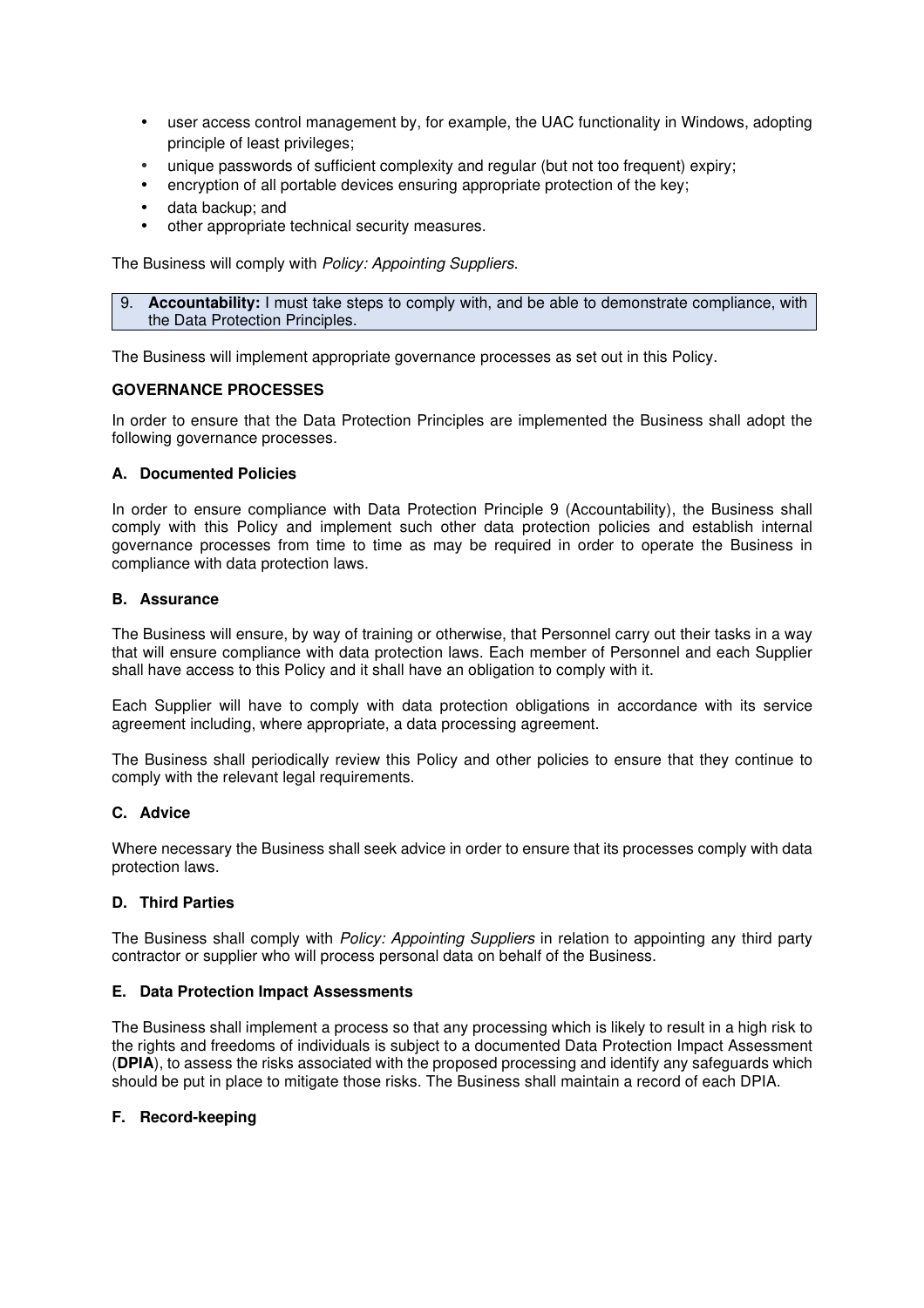The Business will implement a process to maintain an up-to-date documented record of its processing activities by way of adding relevant information in the Notary register or by other appropriate means. This record should include a general description of the following:

| <b>Record keeping requirements</b>                                                                                                                                  |           | <b>Suggested record</b>                                                                                                                                                |
|---------------------------------------------------------------------------------------------------------------------------------------------------------------------|-----------|------------------------------------------------------------------------------------------------------------------------------------------------------------------------|
| The purpose of the processing.                                                                                                                                      | $\bullet$ | in relation<br><b>Business</b><br>Typically,<br>to to<br>transactions this will include processing to<br>deliver client services;                                      |
| The categories of personal data and<br>individuals to whom the data relates.                                                                                        | ٠         | a variety of mostly legal documents with<br>copies of identity information relating to<br>clients;                                                                     |
| The categories of recipients (if<br>any).<br>including both data controllers and data<br>processors, and any transfers outside the<br>European Economic Area (EEA). | ٠         | either the client or a third party to whom the<br>client wished the documents to be sent after<br>processing and such parties may often be<br>located outside the EEA; |
| Where possible, the envisaged retention<br>period for the personal data.                                                                                            |           | records will be retained in accordance with<br>the Notaries Practice Rules; and                                                                                        |
| Where possible, a general description of the<br>technical and organisational<br>security<br>measures in place.                                                      | ٠         | the measures in place as set out at<br>paragraph 8 above.                                                                                                              |

Although it is envisaged that the Business will act as data controller in the majority of cases, where the Business processes personal data on behalf of another person the Business will make sure to maintain a record of its activities as a data processor and/or data controller. This record should include a general description of the following:

- The identity of the Business and contact details.
- The categories of processing carried out on behalf of the third party.
- Any transfers outside the EEA.
- Where possible, a general description of the technical and organisational security measures in place.

# **G. Privacy By Design**

When implementing a new processing activity, tool or functionality involved in the processing of personal data, the Business will ensure, by contractual means or otherwise, that such activity, tool or functionality is designed and built in a way that allows me to comply with the Data Protection Principles.

# **H. Complaint handling**

The Business shall implement a process to receive and handle enquiries and complaints from individuals and the supervisory authorities concerning the processing of personal data.

The Business shall ensure that all enquiries and complaints are dealt with in a timely manner, in compliance with any applicable statutory deadlines.

#### **Last updated May 2018**